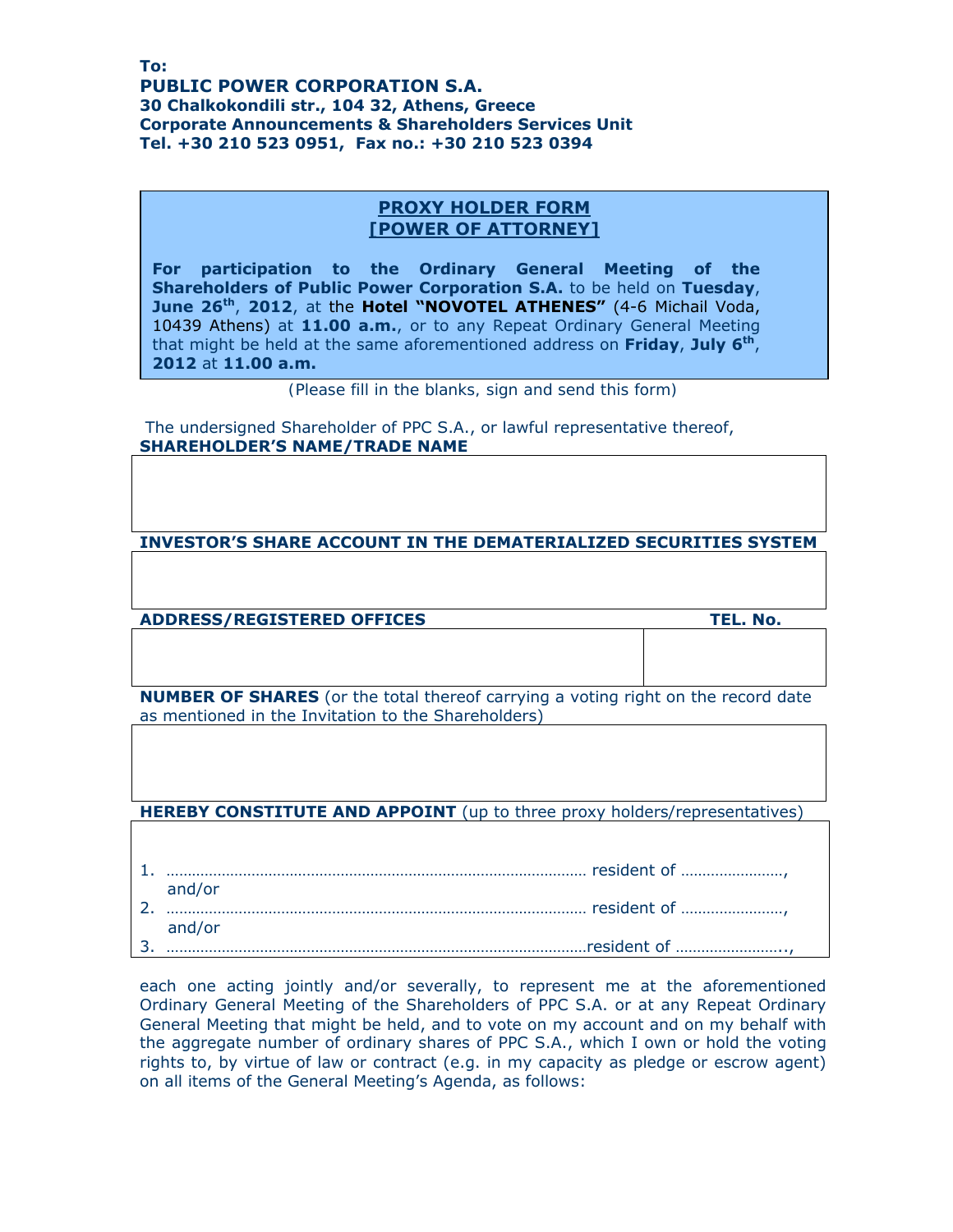| 1st ITEM: Submission for approval of PPC S.A.'s stand alone and<br>consolidated Financial Statements for the 10th fiscal<br>year (from 1.1.2011 to 31.12.2011), as well as<br>approval of the Unbundled Financial<br><b>Statements</b><br>pursuant to article 20 of Law 3426/2005.                                              | <b>FOR</b> | AGAINST<br>參                              | ABSTAIN<br>參                       |
|---------------------------------------------------------------------------------------------------------------------------------------------------------------------------------------------------------------------------------------------------------------------------------------------------------------------------------|------------|-------------------------------------------|------------------------------------|
| 2nd ITEM: No distribution of dividends for the fiscal year starting<br>on 1.1.2011 and ending on 31.12.2011.                                                                                                                                                                                                                    | FOR        | <b>AGAINST</b>                            | <b>ABSTAIN</b><br>终                |
| 3rd ITEM: Release of the members of the Board of Directors and<br>of the certified auditors-accountants from<br>any<br>responsibility for compensation concerning the fiscal<br>year from 1.1.2011 to 31.12.2011 pursuant to article<br>35 of Codified Law 2190/1920.                                                           | <b>FOR</b> | <b>AGAINST</b><br>热                       | ABSTAIN<br>抔                       |
| 4th ITEM: : Approval of the appointment of a new Member of the<br>Board of Directors and of its capacity.                                                                                                                                                                                                                       | FOR        | AGAINST                                   | ABSTAIN<br>笩                       |
| 5th ITEM: Approval of the remuneration and compensation paid<br>to the members of the Board of Directors of the<br>Company for the fiscal year from<br>$1.1.2011$ to<br>31.12.2011<br>of<br>the<br>and<br>pre-approval<br>gross<br>remuneration and compensation to be paid for the<br>fiscal year from 1.1.2012 to 31.12.2012. | FOR        | <b>AGAINST</b><br>$\overline{\mathbf{z}}$ | ABSTAIN<br>$\overline{\mathbf{z}}$ |
| 6th ITEM: Adaptation of the Articles of Incorporation of PPC S.A.<br>to the provisions of Law No 4001/2011 (National<br>Official Gazette vol. A'issue no 179/22.8.2011) -<br>Amendments of articles 3, 9, 11, 19, 19a, 32 and 36<br>of the Articles of Incorporation and Codification<br>thereof.                               | g<br>正     | <b>GAINST</b><br>₹                        | <b>BSTAIN</b><br>₹                 |
| 7th ITEM: Approval of the appointment, pursuant to article 37 of<br>3693/2008, of the members of the<br>Audit<br>L.<br>Committee.                                                                                                                                                                                               | ΘŔ<br>ш.   | AGAINST                                   | ABSTAIN<br>笩                       |
| 8th ITEM: Appointment of certified auditors for the fiscal year<br>from 1.1.2012 to 31.12.2012, pursuant to articles 31<br>and 32 of the Articles of Incorporation of the Company<br>and approval of the certified auditors' remuneration for<br>the abovementioned fiscal year.                                                | FOR        | <b>AGAINST</b><br>參                       | ABSTAIN<br>芥                       |